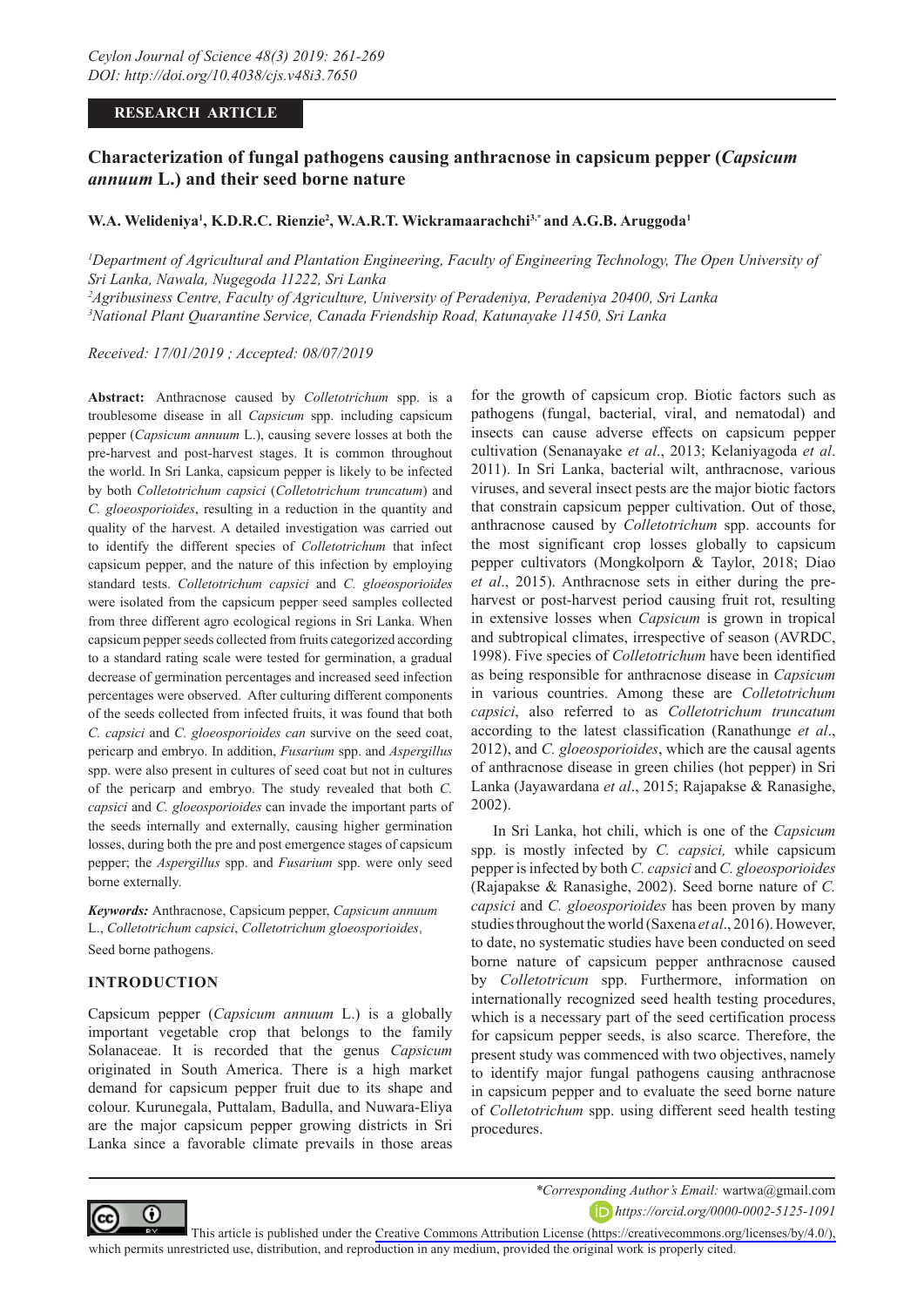## **MATERIALS AND METHODS**

This research was conducted at the Division of Plant Pathology, Horticultural Crop Research and Development Institute (HORDI), Gannoruwa, Peradeniya, Sri Lanka.

## **Symptoms observed on infected fruits and isolation of fungal pathogens**

Infected and healthy capsicum pepper fruits were randomly collected from three different agro ecological regions (AER), namely Low Country Dry Zone (LCDZ: 20 samples), Mid Country Wet Zone (MCWZ: 20 samples), and Up Country Wet Zone (UCWZ: 20 samples) in Sri Lanka. Fruits were placed in sealed polythene bags after wrapping with clean tissue paper and transported to the Laboratory. The visible symptoms of anthracnose in infected fruits were recorded while the manifestation of symptoms during development of the disease were also recorded with time. Table 1 and Table 2 present the information on healthy and diseased capsicum pepper fruits, respectively. Anthracnose-infected seeds and fruit tissues were cultured in potato dextrose agar (PDA) with 0.01 % Streptomycin, and incubated for 5 days at 25±1 °C. The mycelia growth and acervuli development around seeds and tissue were observed with the naked eye. Conidial masses suspected to be *Colletotrichum* spp. were picked from colonies and subcultured in PDA for further purification. Accordingly, seven isolates were designated with a reference number for each isolate. The collected *Colletotrichum* isolates were named in such a way that the place where the fruits were collected, cultivars, and maturity of the infected pods (whether ripe or unripe) could be identified.

For single spore isolation, spore suspensions from each sub-cultured fungal species were prepared. The concentration of all spore suspensions was adjusted to approximately 10 spores**/**µl with a Pipetman microliter

pipette. A marker pen was used to draw circles (3 mm diameter) on the bottom of each 2% water agar plate. Ten microliters  $(10 \mu l)$  of the spore suspension was placed on the surface of the water agar above each circle. After incubation at  $25\pm2$  °C for 12 hours, each circle was inspected under a microscope at 100X magnification through the bottom of the plate. These marked agar areas were cut and transferred to PDA slants using a cork borer under aseptic conditions and incubated at  $25\pm2$  °C. The mycelia growth and acervuli development around seeds and tissue were observed through naked eye. Conidial masses picked from colonies that were suspected to be *Colletotrichum* spp., were sub cultured in PDA for further purifications. Accordingly, seven isolates were designated with reference numbers for each isolate. The collected *Colletotrichum* isolates were named using the combination of the place where the fruits were collected, cultivars, and maturity of the infected pods (unripe or ripe).

For single spore isolation, spore suspensions from each sub-cultured fungal species were prepared. The concentrations of the spore suspensions were adjusted to approximately 10 spores/ul with a Pipetman microliter pipet. A marker pen was used to draw circles (3 mm diam.) on the bottom of each 2% water agar plate. Ten micro liters  $(10 \mu l)$  of the spore suspension was placed on the surface of the water agar above each circle. After incubation at 25±2 °C for 12 hours, each circle was inspected under a microscope at  $100 \times$  magnification from the bottom of the plate. These marked agar areas were cut and transferred to PDA slants using a cork borer under aseptic conditions and incubated at 25±2 °C.

#### *Colony and spore morphology*

Two *Colletotrichum* isolates were grown on PDA plates kept at  $25\pm2$  °C while subject to dark and light periods alternating every 12 hours. Plugs (5 mm) were aseptically

| AER         | No. samples | <b>District</b> | Location                       | <b>Cultivars</b>           |
|-------------|-------------|-----------------|--------------------------------|----------------------------|
| LCDZ        | 20          | Kurunegala      | Pure seeds farm (Nikaweratiya) | CA-8 and Bulnose           |
| <b>MCWZ</b> | 10          | Kandy           | Gannoruwa                      | CA-8 and Calister          |
| <b>MCWZ</b> | 10          | Kandy           | Kandy market                   | Hungarian Yellow Wax (HYW) |
| UCWZ        | 20          | Nuwara Eliya    | Rahangala                      | Hungarian Yellow Wax (HYW) |

Table 1: Capsicum fruits collected from different cultivars from different locations.

**Table 2:** Sources of seven isolates of *Colletotrichum* spp. obtained from infected fruits.

| <b>AER</b>  | <b>District</b> | Location     | <b>Cultivar</b> | Colletotrichum spp. | Pod stage | Isolate name     |
|-------------|-----------------|--------------|-----------------|---------------------|-----------|------------------|
| <b>LCDZ</b> | Kurunegala      | Nikaweratiya | $CA-8$          | C. capsici          | Ripe      | NW-CA-R          |
|             |                 |              | <b>Bulnose</b>  | C. capsici          | Ripe      | $NW-B-R$         |
| <b>MCWZ</b> | Kandy           | Gannoruwa    | $CA-8$          | C. capsici          | Ripe      | $G-CA-R$         |
|             |                 |              | Calister        | C. capsici          | Ripe      | $G-C-R$          |
|             |                 |              | Unknown         | C. capsici          | Ripe      | $G$ -UK-R        |
|             |                 | Kandy market | <b>HYW</b>      | C. gloeosporioides  | Unripe    | <b>KM-HYW-UR</b> |
| <b>UCWZ</b> | Nuwara Eliya    | Rahangala    | <b>HYW</b>      | C. gloeosporioides  | Ripe      | HR-HYW-R         |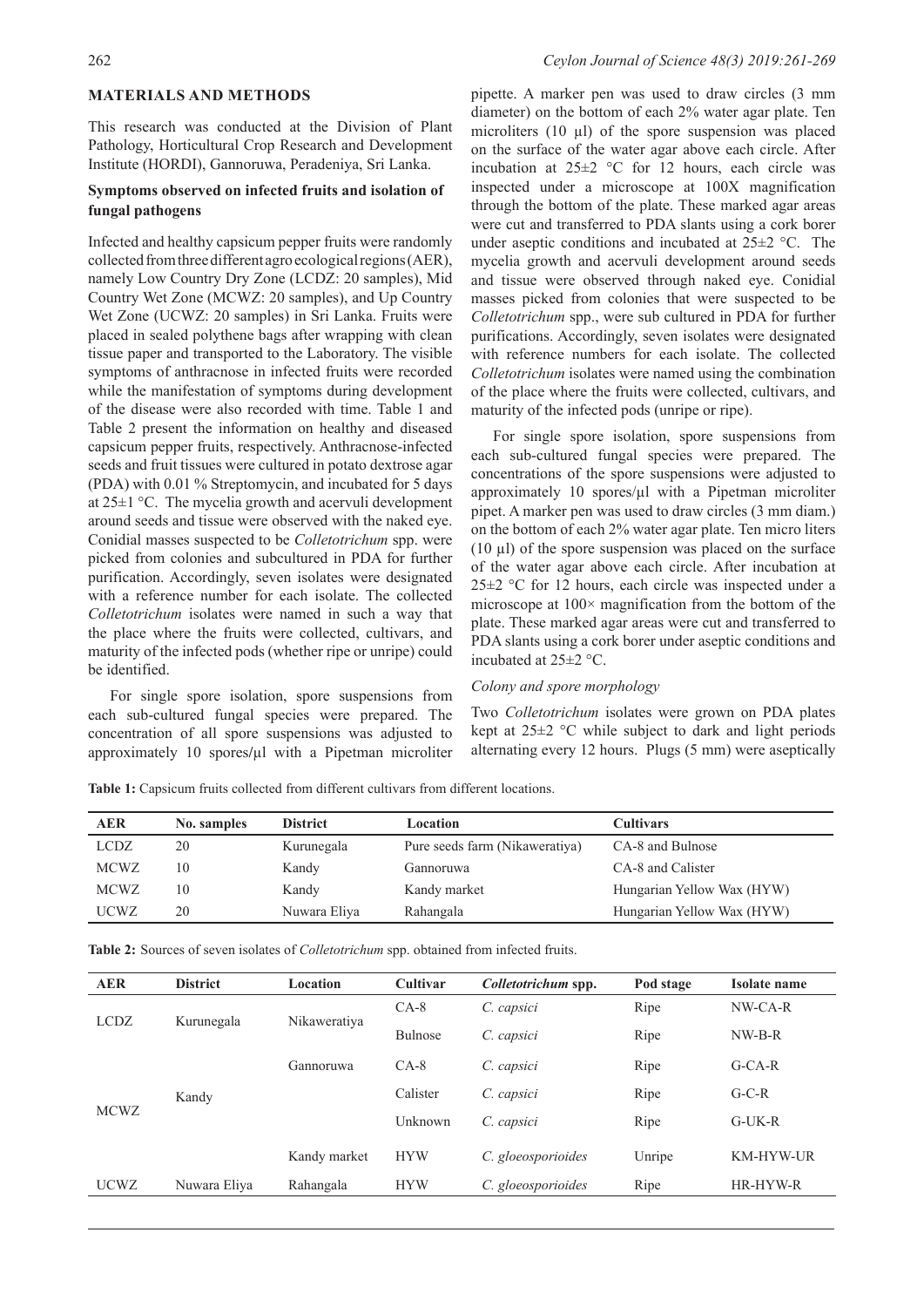#### *W.A. Welideniya et al.* 263

punched from the edges of actively growing areas of a 5-day-old culture of each isolate. Each plug was placed on PDA plates and incubated under the same conditions as starter cultures. After 7 days, the mean colony growth rate was determined. Colony characteristics of the mycelium such as color were recorded. Colony growth rate and texture were considered for species identification. The morphological characteristics of conidia were determined using 7-day-old fungal cultures. Fungal masses were harvested with sterile distilled water and the spores were observed under a compound light microscope. One hundred spores were measured under a high power objective using calibrated ocular and stage micrometers. Morphological characteristics such of acervuli, setae, and conidia were studied and the average spore sizes were calculated.

### *Koch's postulates*

Koch's postulates were confirmed with fruits (pin-prick method/10  $\mu$ L of conidia suspension per wound) by using a 7 day old inoculum grown on PDA at a concentration of 5X105 conidia/ml standardized with a hemocytometer (Sharma *et al*., 2005). Re-isolation was performed from the lesions developed on artificially infected fruits. The isolated pathogen was compared with the original culture to prove Koch's postulates.

# **Determination of the seed borne nature of**  *Colletotrichum spp.* **using seed health testing procedures**

To discover the effectiveness of different seed health testing methods for detecting seed borne fungi of capsicum pepper, two methods were checked out according to the protocols published by the International Seed Testing Association (ISTA) (Anon, 1996), specifically standard blotter method and water agar method**.**

#### *Standard blotter method*

Standard Blotter Method developed by Doyer (1938) is a simple, convenient method, which was later approved by the International Seed Testing Association and included in the ISTA Rules of 1966. Accordingly, the seeds are rated using a scale developed for estimating disease severity of Anthracnose, and it includes the following levels: 0- No spots, 1- One or two small spots less than 1 cm<sup>2</sup> in size, 3-Two or three sunken spots of about  $1 \text{ cm}^2$  in size, 6- Several bigger spots above 1 cm<sup>2</sup> in size, 9- More than half of entire surface of pod covered with discoloured or black spots and in a rotting state. Four hundred and fifty seeds infected by *C. capsici* (CA-8) and *C. gloeosporioides* (HYW) for each rating scale were tested by employing standard blotter method in three replicates of 150 seeds each (six plates with 25 seeds). Three circular pieces of blotting paper 90 mm in diameter were moistened with distilled water, and placed in 90 mm diameter sterilized culture plates after draining the excess water. 25 untreated seeds were placed and distributed uniformly on each culture plate so they were spaced equally. The plates were then incubated at room temperature (25±2°C) under alternate periods of 12 hr light and 12 hr darkness. After eight days of incubation, the seeds were examined under a light microscope to

identify the associated fungi and to check their growth. Further confirmation of seed borne fungi was obtained by using a compound light microscope with temporary slides of the fungi. Disease incidence of fungi was calculated on a percentage basis by using the formula, (No. of infected seeds**/** Total no. of seeds examined) X 100.

#### *Water agar method*

Four hundred and fifty seeds infected with *C. capsici* (CA-8) and *C. gloeosporioides* (HYW) were tested for each rating scale by placing 10 seeds per culture plate containing 20 ml of 2% agar; there were 3 replicates of 150 seeds each (15 plates with 10 seeds). The culture plates were incubated for 7 days and their fungal growth was examined under a dissecting microscope. The disease incidence was calculated using the same formula as described in the Standard Blotter Method.

# *Seed borne nature of C. capsici and C. gloeosporioides on seed quality parameters (pot culture studies)*

Pot culture test was employed to test the transmissibility of pathogens from seeds to progeny plants potted with sterilized sand, topsoil, and compost in a 1:1:1 ratio (Dahanayake *et al*., 2012). A hundred seeds from each of the samples infected with *C. capsici* (CA-8) and *C. gloeosporioides* (HYW) were sown separately at the rate of 30 seeds per pot with 10 replicates. Seeds were misted with water and the pots were covered using transparent polyethylene sheets. Healthy seeds from varieties CA-8 and HYW were sown in pots to serve as controls. After 30 days, the symptoms were recorded and the germination rate, pre-emergence losses, and post emergence losses were calculated percentage-wise as described in Khare (1996).

# *Seed borne nature of C. capsici and C. gloeosporioides on seed quality parameters (Seedling symptom test)*

Capsicum pepper seed samples infected with *C. capsici*  (CA-8) and *C. gloeosporioides* (HYW), as well as healthy seeds were examined separately for seedling symptom test. Culture tubes were filled with 30 ml aliquots of 2% water agar. Three hundred seeds from each sample were placed individually in each tube (ten seeds per replicate) and incubated at 25±2 °C under alternating 12 hr light and dark periods for 21 days. Once the seedlings reached the tube brim, the cotton plug was removed and observations were recorded based on symptoms evident in the seedlings: percentage germination, pre-emergence losses and post emergence losses (Khare, 1996).

#### **Determination of location of fungi in seeds**

The location of fungi in seeds was studied by employing the component plating technique as described by Maden *et al*., (1975). Seed samples naturally infected from *C. capsici* (CA-8) and *C. gloeosporioides* (HYW), as well as healthy seeds were used separately in this study. Twentyfive seeds were washed four times with tap water, and surface sterilized in 1 % sodium hypochlorite solution for 2 minutes. The seeds were again washed with sterile water and soaked in water for 2 hr. Then the seeds were dissected aseptically using sterile needles and forceps. The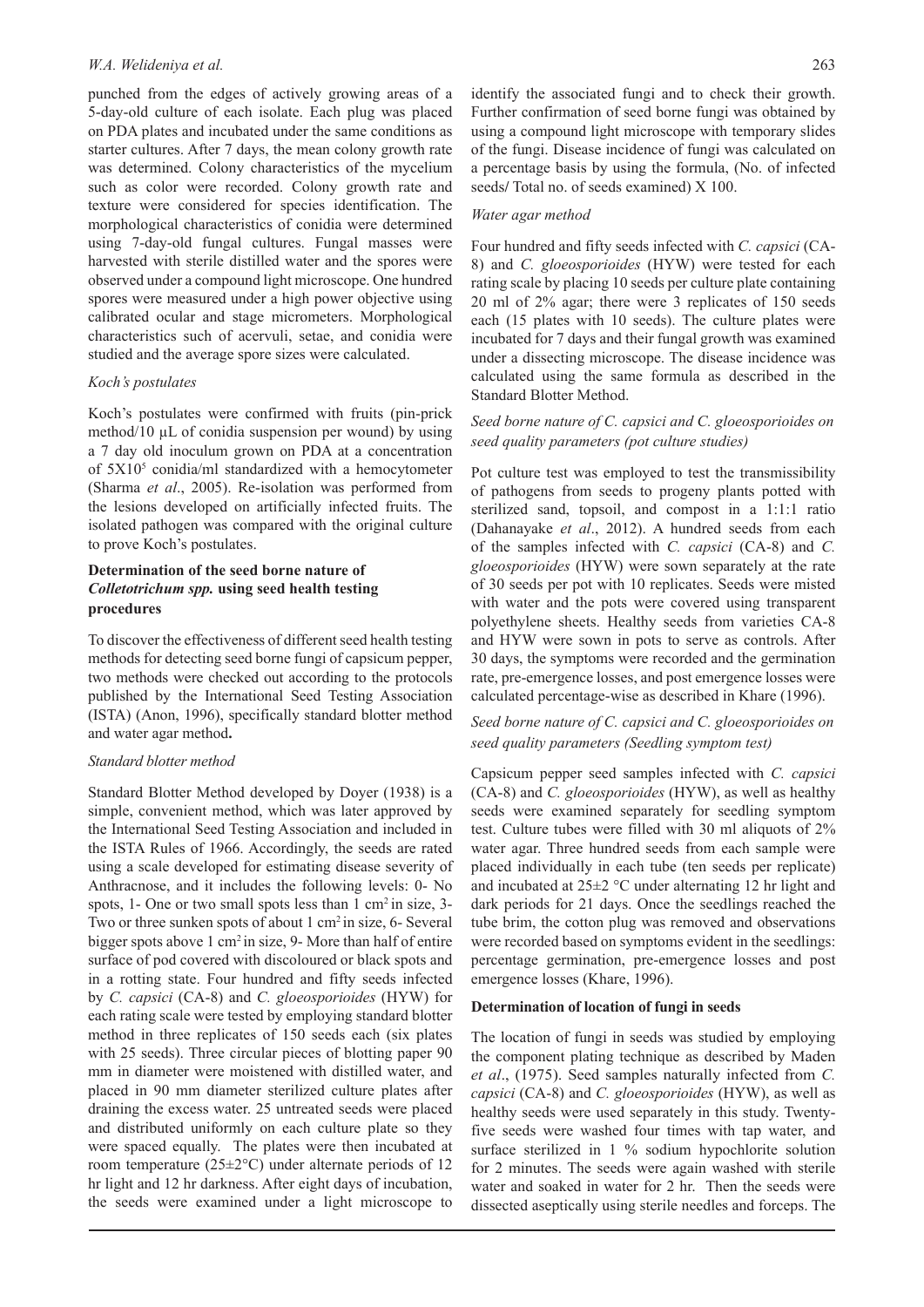separated seed coat, pericarp, and embryo were placed immediately on water agar plates to prevent tissue drying. Healthy seed parts were used as the control. The plates were then incubated under room temperature  $(25\pm2~^{\circ}\mathrm{C})$ under alternating 12 hr light and 12 hr dark periods. After seven days, the seed components were examined under a dissecting microscope to check for the presence of fungi in different seed parts. A compound light microscope was used for further confirmation of the pathogen.

#### **Statistical analysis of data**

All experiments were designed in accordance with Completely Randomized Design (CRD) approach. Data collected for experiments performed on seed borne nature of *Colletotricum* spp. using standard blotter method and water agar method were statistically analyzed with ANOVA, while the data obtained for the same experiment using pot culture studies and seedling symptom test methods were analyzed with Student's *t*-test using the SAS statistical software package (version 8) of SAS Institute Inc., Cary, NC, USA.

#### **RESULTS AND DISCUSSION**

Capsicum pepper (*Capsicum annuum* L.) is a globally important vegetable crop that is reported to be infected frequently by a complex of *Colletotrichum* species including *C. fructicola*, *C. siamense, C. gloeosporioides*, *C. truncatum*, *C. acutatum, C. coccodes, C. queenslandicum* and *C. simmondsii*. It has also been documented that both *C. gloeosporioides* and *C. capsici* are species complexes of which *C. capsici* has several pathotypes that are very destructive. However, up to now, with the exception of *C. gloeosporioides* and *C. capsici*, there have been no reports on multiple species associated with chili and capsicum anthracnose in Sri Lanka.

# **Symptoms of infected fruits and isolation of fungal pathogens**

## *Development of symptoms on fruits*

The symptoms on capsicum pepper fruits usually appear as small round dark brown areas on unripe fruits. These spots enlarge and rapidly develop into a brown superficial discoloration of the skin, which later turn into circular, slightly sunken, and water soaked lesions with darker margins and brown or black central portions as the fruit ripens. Gradually, the lesions coalesce and sparse mycelial growth often appears on the margins of these spots. In the *C. gloesporioides* infected fruits that were tested, an encrustation of salmon orange was observed on the lesion and *C. capsici* generated blackish acervulli, which were arranged in a concentric pattern (Fig. 1).

#### *Colony growth, colony and spore morphology*

Colony growth rate in the cultures of *C. capsici* isolate (G-CA-R) ranged between 5.5-7.5 mm**/**day and in *C. gloeosporioides* (NW-HYW-R), 6-9 mm**/**day. *C. gloeosporioides* (HR-HYW-R) produced colonies with orange cottony mycelia with alternating concentric rings and the bottom of the PDA culture was brown.

*C. capsici* (G-CA-R) produced colonies of whitish gray with more whitish aerial mycelial growth and concentric rings. The bottom of the PDA culture was dark brown in colour.

The colonies obtained through single spore isolation technique were scrutinized through the naked eye, while the spores were observed though a light microscope. The *C. gloeosporioides* isolate produced oblong conidia, which were hyaline, single celled and smooth walled, or tapered at both ends and rounded. Lengths and widths of conidia that were measured were in the range  $9-20 \mu m X 3-7.5$ µm (Fig. 2). Acervuli were circular to elliptical, measuring from 129 to 281.4 µm on average. Setae were erect in habit, measuring  $37-89 \mu m \times 1.4-4.0 \mu m$  on average. Setae were septate, dark brown, thick walled, circular, and up to 200 μm in length. Padmana and Janadhana (2011 and 2012) reported that a colony on PDA was grey in colour, with abundant production of acervuli and conidia. The conidiogenous cells were hyaline, oblong or tapered and were 20 X 3-4 μm in size on average. Setae were produced by most isolates (Fig. 2a). *C. capsici* isolates produced truncate conidia that were one celled, hyaline, smoothwalled, and with a central oil globule; they were curved in shape, tapering gradually at the ends and with an acute apex. Average size of setae ranged around 18 X 2.5-4 μm. Acervuli were circular to elliptical in shape and in the range of 70 to 165 µm in size, while the setae were erect in habit and of average dimensions 37-120 µm X 1.4-4.0 µm (Fig. 2b). Various parameters are used to characterize anthracnose at species level. Sangdee *et al*. (2011) used morphological characteristics and pathogenic variability of



**Figure 1:** Anthracnose symptoms on capsicum pepper pods. 1a: *C. gloeosporioides* symptoms (sunken lesions on ripe fruits) on HYW; 1b: *C. capsici* symptoms (distorted fruit: CA-8).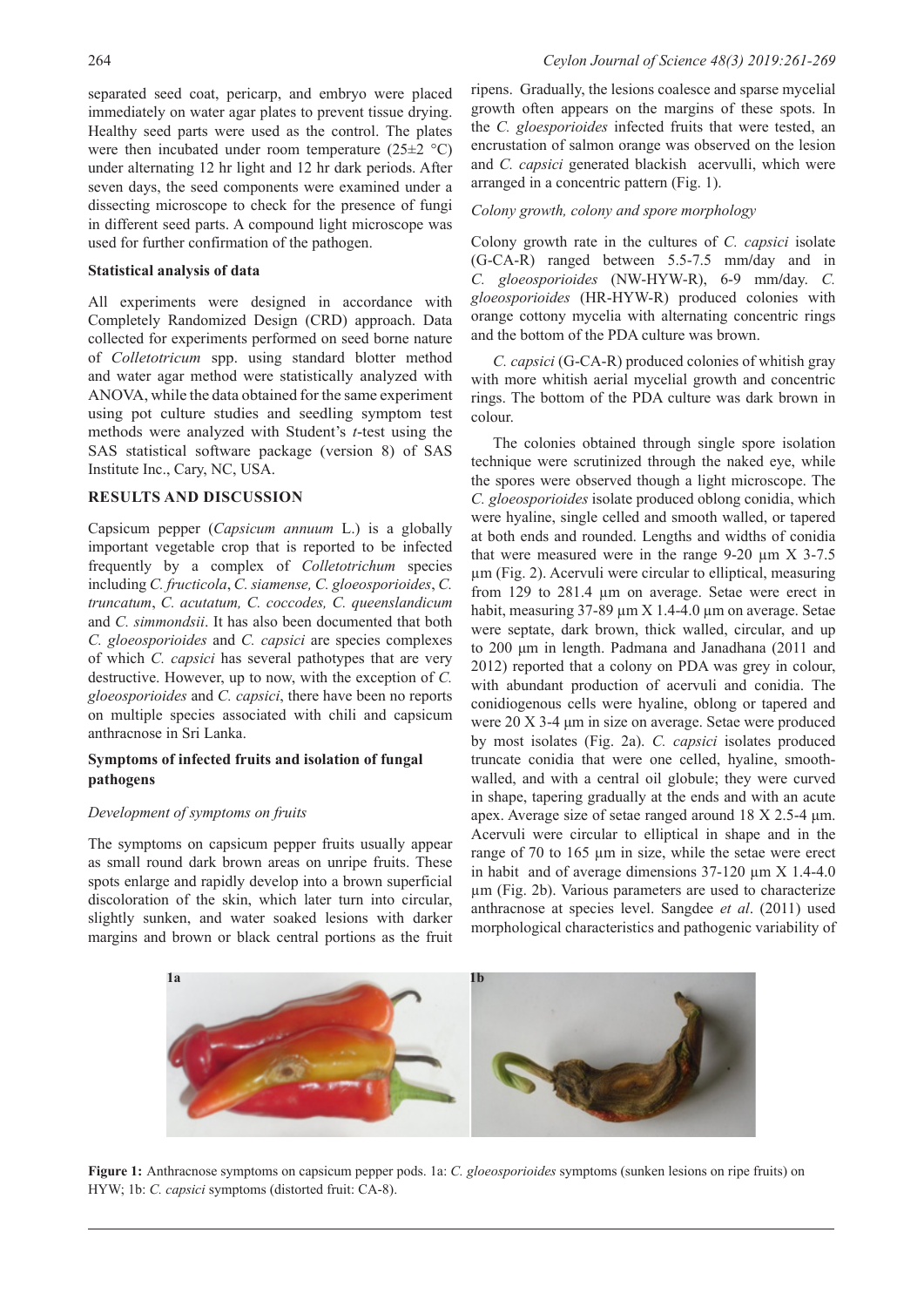

**Figure 2:** Pure cultures; *C. gloeosporioides* 2a: *C. gloeosporioides* and 2b: *C. capsici* and conidia; 2c: *C. gloeosporioides* and 2d: *C. capsici*.

fruits to characterize *C. capsici* infecting chili in Thailand, while Rajapakse and Ranasinghe (2002) characterized five isolates of *Colletotrichum* spp. using the colour, texture and appearance of colonies, along with the shape, size, and colour of acervuli.

Photita *et al*. (2005) isolated and identified 34 *Colletotrichum* spp. from various horticultural crops using colony morphology, and based on size and shape of appressoria and conidia. The genetic basis of the majority of *Colletotrichum* species has not yet been revealed in most of the Asian countries. Thus, having molecular evidences would be highly supportive when identifying pathogens. Primers that are designed based on ITS, β-tubulin, ACT, and GAPDH genes can be used to identify these species and are widely applied with other methods of identification; these methods have a greater level of sensitivity and specificity over conventional methods. However, such DNA based methods are complicated, and the associated cost factor is also high (Walcott, 2003), while it is also not possible to get an understanding on other parameters such as germinability, pre-emergence and post emergence infection. Therefore, employing a polyphasic methodology would increase the effectiveness of the process (Hunupolagama *et al*., 2017).

# **Confirmation of Koch's postulates using fruit inoculation test**

Numerous oval or circular water soaked spots were observed on capsicum pepper fruits after seven days of inoculation. The fungus was re-isolated from such lesions and the culture obtained was found to be the same as that of the original culture of *C. capsici* and *C. gloeosporioides*.

#### **Seed borne nature of the fungal pathogens**

Researchers have employed various seed health testing methods. Standard blotter method (Rathod *et al.,* 2012; Nagaraja & Krishnappa, 2006), agar plate and seed wash methods (Rathod *et al*., 2012), and deep-freezing method (Nahar *et al*., 2004) are popular seed screening methods when testing for pathogens. Each of these methods possesses advantages as well as disadvantages, depending on the nature of seeds of the crop species tested and resource availability. Standard blotter method, agar plate method and paper towel methods are widely used seed testing methods in Sri Lanka (Priyantha *et al*., 2016).

#### *Standard blotter and water agar methods*

Seed samples from healthy and infected capsicum pepper fruits were categorized based on the rating scale used. Accordingly, infected seeds with *C. capsici* (capsicum pepper variety: CA-8) and *C. gloeosporioides* (varieties: CA-8 and HYW) were used for the evaluation of seed borne nature of the pathogens. Results obtained through two seed health testing methods revealed that seed germination was significantly reduced in line with the severity of infection of pods. Germination of seeds obtained from apparently healthy pods displayed a 77.77% germination rate with standard blotter method and 68.82% with the water agar method. However, germination of seeds obtained from highly infected pods with anthracnose was reduced in both methods to 37.03 % (corresponding to standard scale level 9) with standard blotter method and 12.82% (corresponding to standard scale level 9) with water agar method, respectively. These values were statistically significant to germination percentages corresponding to other levels from 0 to 3, except level 6. Infection percentage of seeds in *C. capsici* using standard blotter method gradually increased with the level of infection of pods from which the seeds were obtained. Accordingly, highest seed infection percentage of 46.89% was recorded with respect to *C. capsici*, while it was 61.25% for *C. gloeosporioides.*  These percentages were significantly different from other corresponding percentages (0-6) of the scale. These seeds were collected from highly infected pods that were rated 9 on the rating scale (Table 3).

According to Vinaya *et al*. (2009), among different seed health testing methods experimented with, standard blotter method proved the most efficient for quick and accurate diagnosis of *C. capsici*. Standard blotter method indicated a greater incidence of fungi on seed parts followed by agar plate and deep-freezing methods (Alves & Pozza, 2009), but the agar plate method was found most suitable for the isolation of saprophytic fungi from maize (Niaz & Dawar, 2009). Bhale *et al*. (2000) reported that the test tube water agar seedling symptom test was a better method for detecting pathogens in seedlings. In Thailand, Sangchote and Juangbhanich (1984) confirmed the preference of *C. capsici* for the seed coat using blotter and agar methods. According to Sharfun-Nahar *et al*. (2004), occurrence of fungal species is detected more frequently using blotter test, compared to deep-freezing method in the case of both seeds and pericarps. Kumar *et al.* (2004) reported that *C. capsici* is transmitted to young seedlings through inoculum developed on infected seeds by local contact. The seed testing methods employed in the present study also can be further recommended for detecting *C. capsici* and *C. gloeosporioides* infections in capsicum pepper. Asalmol *et al*. (2001) reported that the seed borne fungi of chili were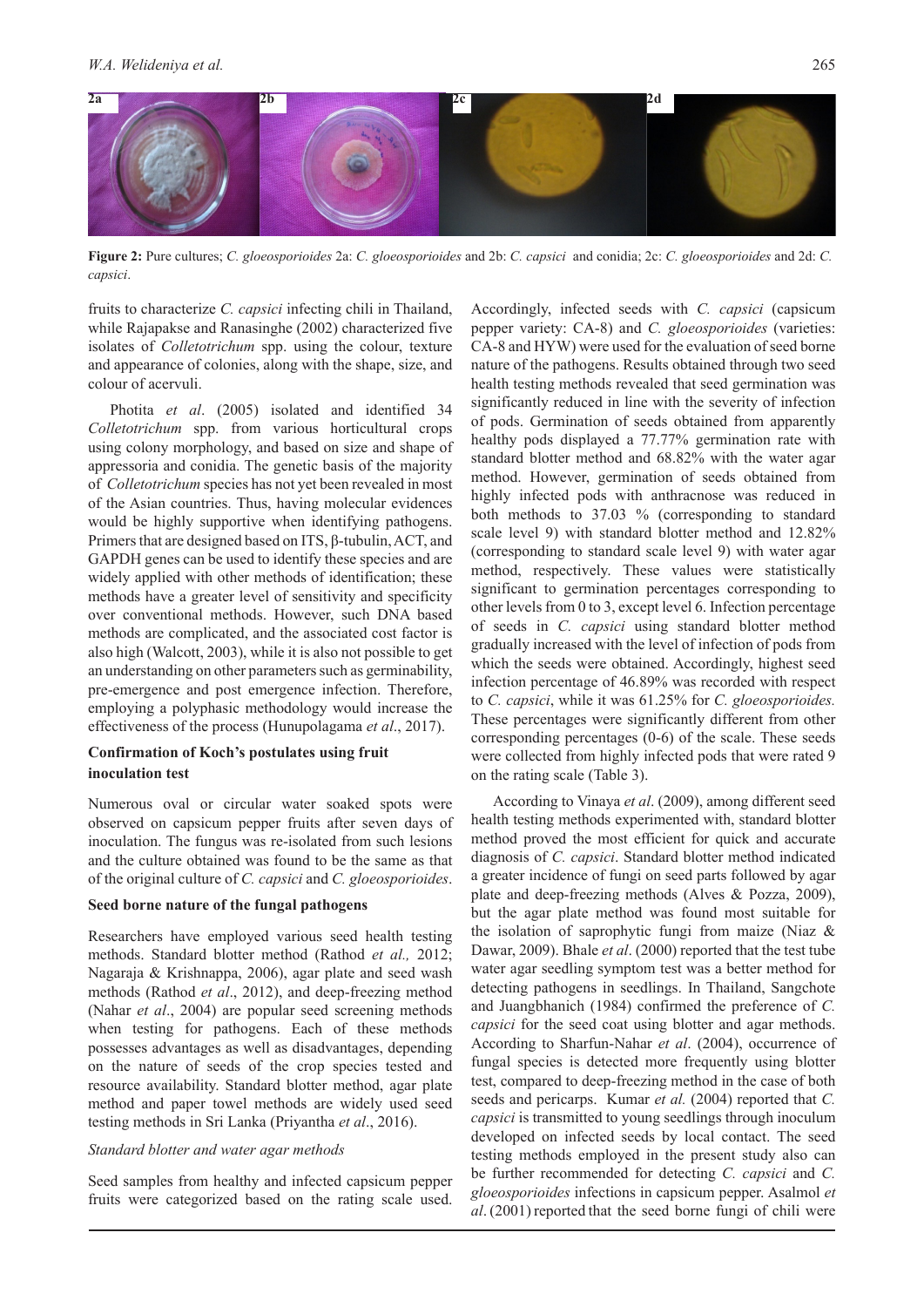capable of causing pre-emergence and post emergence mortality. In keeping with that, the results of this study indicated that the highest mortality (88%) occurred with *C. capsici* while the lowest was with *Aspergillus flavus* (59%). Similar findings indicating loss in seed germination and reduced vigour of *C. capsici* were reported by Perane and Joi (1988), and Mesta (1996). Yesuf and Sangchote (2004) reported that typical bean anthracnose symptoms became visible on the cotyledon and the first true leaves within a few days after emergence, indicating the important role of seed borne fungus as primary source of inoculum. Many seedlings died within 4-5 days of seed emergence. However, pre-emergence and post-emergence seedling mortality rates were higher in both seed samples of the naturally infected seeds.

# *Seed borne nature of C. capsici on seed quality parameters (pot culture studies)*

Results of the experiment presented in Table 4 indicate that naturally infected seed sample manifests lower germination values of 30.00% (*C. capsici*) and 33.33% (*C. gloeosporioides)* and with higher pre-emergence losses of 70.00% (*C. capsici*) and 66.66% (*C. gloeosporioides)*. In contrast, healthy seeds showed higher germination percentages of 93.33% and 96.66%, with lower preemergence and post-emergence losses of 6.66% and 3.33% respectively for *C. capsici* and *C. gloeosporioides.* Student's *t*-test revealed that values obtained for germination, preemergence and post-emergence infection percentages were significantly different for both healthy and infected seeds at *P* < 0.05. Results of pot culture test conducted to analyze

**Table 3:** Seed borne nature of *C. capsici* and *C. gloeosporioides* at different levels of infection.

|                       | Seed borne nature of C. capsici<br>(standard blotter method) |                    | Seed borne nature of C. gloeosporioides<br>(Water agar method) |                    |  |
|-----------------------|--------------------------------------------------------------|--------------------|----------------------------------------------------------------|--------------------|--|
| Rating scale<br>value | Seed germination %                                           | Seed infection%    | Seed germination %                                             | Seed infection%    |  |
| $\theta$              | 77.77a                                                       | 0.00 <sup>c</sup>  | $68.82^{\circ}$                                                | 0.00 <sup>d</sup>  |  |
|                       | $67.45^{\rm b}$                                              | $3.84^\circ$       | 58.99 <sup>a</sup>                                             | 28.78c             |  |
| 3                     | 46.89 <sup>c</sup>                                           | 33.56 <sup>b</sup> | 43.07 <sup>b</sup>                                             | 39.15 <sup>b</sup> |  |
| 6                     | 36.04 <sup>d</sup>                                           | 35.78 <sup>b</sup> | $28.78^{\circ}$                                                | 47.04 <sup>b</sup> |  |
| 9                     | 37.03 <sup>d</sup>                                           | 46.89a             | 12.82 <sup>d</sup>                                             | $61.25^{\rm a}$    |  |
| Mean                  | 58.66                                                        | 24                 | 62.39                                                          | 26.66              |  |
| $LSD$ at $0.05$       | 7.979                                                        | 8.597              | 12.07                                                          | 8.024              |  |
| $CV\%$                | 8.16                                                         | 19.01              | 16.41                                                          | 13.15              |  |

**Table 4:** Seed borne nature of *C. capsici* and *C. gloeosporioides* on seed quality parameters (pot culture studies).

|                          |                    | C. capsici                             |                                    | C. gloeosporioides                  |                                          |                                 |  |
|--------------------------|--------------------|----------------------------------------|------------------------------------|-------------------------------------|------------------------------------------|---------------------------------|--|
| Seed category            | Germination %      | <b>Pre</b><br>emergence<br>infection % | Post<br>emergence<br>infection $%$ | <b>Germination</b><br>$\frac{0}{0}$ | <b>Pre</b><br>emergence<br>infection $%$ | Post emergence<br>infection $%$ |  |
| Healthy seeds<br>(Mean)  | 93.33 <sup>a</sup> | 6.66 <sup>a</sup>                      | 11.1 <sup>a</sup>                  | 96.66 <sup>a</sup>                  | $3.33^{a}$                               | $0^{\mathrm{a}}$                |  |
| Infected seeds<br>(Mean) | 30 <sup>b</sup>    | 70 <sup>b</sup>                        | 68.57 <sup>b</sup>                 | 33.33 <sup>b</sup>                  | 66.66 <sup>b</sup>                       | 27.76 <sup>b</sup>              |  |

Values within a column and not followed by the same letter are significantly different at (*P*<0.05) according to the Student's *t*-test.

**Table 5:** Seed borne nature of *C. capsici* and *C. gloeosporioides* on seed quality parameters (seedling symptom test).

|                       | C. capsici                          |                                    |                                    | C. gloeosporioides                  |                                 |                                    |
|-----------------------|-------------------------------------|------------------------------------|------------------------------------|-------------------------------------|---------------------------------|------------------------------------|
| Seed category         | <b>Germination</b><br>$\frac{0}{0}$ | Pre<br>emergence<br>infection $\%$ | Post<br>emergence<br>infection $%$ | <b>Germination</b><br>$\frac{0}{0}$ | Pre<br>emergence<br>infection % | Post<br>emergence<br>infection $%$ |
| Healthy seeds (Mean)  | 100 <sup>a</sup>                    | $\mathbf{O}^{\text{a}}$            | $\mathbf{0}^{\text{a}}$            | 100 <sup>a</sup>                    | $\mathbf{0}^{\text{a}}$         | $\mathbf{0}^{\text{a}}$            |
| Infected seeds (Mean) | 20 <sup>b</sup>                     | 80 <sup>b</sup>                    | 100 <sup>b</sup>                   | 20 <sup>b</sup>                     | 80 <sup>b</sup>                 | 100 <sup>b</sup>                   |

Values within a column and not followed by the same letter are significantly different at (*P*<0.05) according to the Student's *t*-test.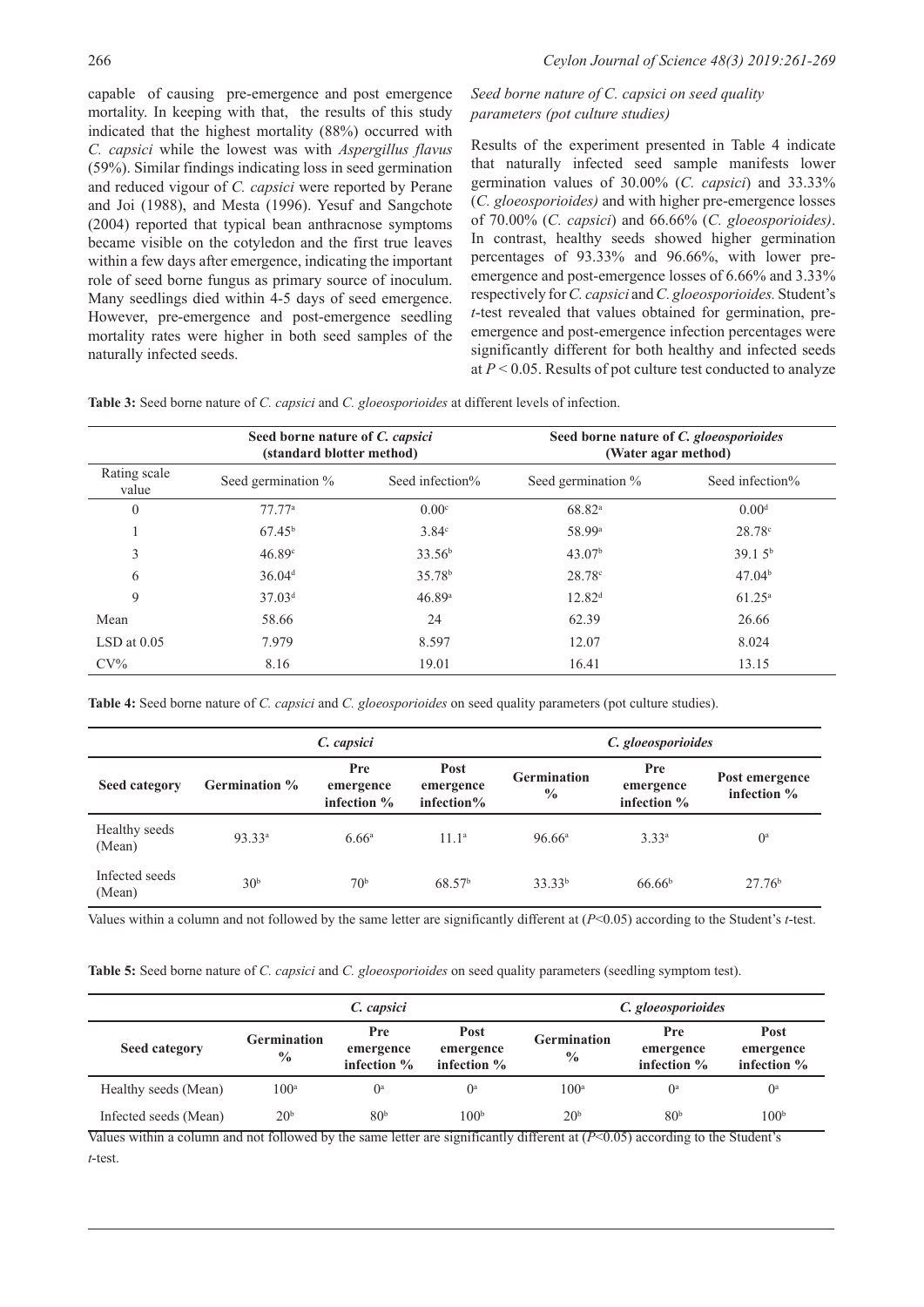#### *W.A. Welideniya et al.* 267

the seed-to-seedling transmission of *C. capsici* and *C. gloeosporioides* revealed that seedlings that emerged from naturally infected seeds could exhibit severe reduction in the percentage that germinated and higher seedling mortality about 21 days after sowing. Germination was adversely affected by the presence of seed borne fungi. Typical *Capsicum* anthracnose symptoms on the first true leaves became visible within 3-4 days after emergence.

# *Seed borne nature of C. capsici on seed quality parameters (Seedling symptom test)*

Selected seed samples (both healthy and infected) of the varieties HYW and CA-8 were subjected to water agar seedling symptom test to diagnose seed borne infection and to observe the seed-to-seedling disease transmission. Experimental results as shown in Table 5 indicated that naturally infected seeds could suffer a lower germination rate of 20.00% and higher pre-emergence loss of up to 80.00%. Healthy seeds displayed a higher germination rate of 100% with no pre- and post-emergence losses. Accordingly, the results were similar in respect of both *C. capsici* and *C. gloeosporioides*. Student's *t*-test revealed significant differences ( $P < 0.05$ ) with respect to germination, pre-emergence and post-emergence infection percentages in the case of both healthy and infected seeds. The infected seed samples exhibited the anthracnose symptoms with the presence of acervuli on the seed coat. These seed samples aborted and failed to germinate while exhibiting seed rot after 21 days of incubation. In this test, after 21 days of incubation, germinated seedlings from the batches of infected seeds developed acervuli on the seed coats that were attached to the cotyledonary leaves. Most of the infected seeds failed to germinate and manifested seed rotting symptoms with increased post-emergence losses.

## **Location of fungi in seeds**

Naturally infected capsicum pepper seed sample of cultivar CA-8 and HYW were used for the study. The presence of seed borne pathogens in the separated seed parts of both infected and healthy seeds, viz. seed coat, pericarp, and embryo were recorded (Tables 6). Results revealed that both *C. capsici* and *C. gloeosporioides* can reside in seed coat, pericarp and embryo, indicating their internal and external seed borne nature, but *C. capsici* and *C. gloeosporioides* were not detected in the seed coat of healthy seeds. Research evidences indicate that both *C. capsici* and *C. gloeosporioides* could be seed borne, both internally and externally (Gawade, 2013; Hemannavar, 2008). Similarly, Kumar *et al.* (2004) reported that *C. capsici* could be both externally and internally seed borne and that *C. capsici* and *C. gloeosporioides* were not visible on the seed coat, pericarp and in embryo of healthy seeds. In contrast, two other fungal species, namely *Fusarium* and *Aspergillus* species were associated only with the seed coat, indicating their externally seed borne nature. Both of these genera have been reported to be acting as pathogens and non-pathogens or saprophytes on pepper seeds and fruits (Chigoziri & Ekefan, 2013; Asalmol *et al*., 2001). *Aspergillus* sp. is a commonly found fungal species associated with chili seeds. It is noted for causing reduction

in germination by inducing crown rot**/** collar rot (Chigoziri & Ekefan, 2013), while *Fusarium* acts as a member of the damping off complex in *Capsicum* spp. Moreover, these pathogens can produce toxins that render agricultural produce unsuitable for consumption.

# **CONCLUSIONS**

*C. capsici* and *C. gloeosporioides* were observed in the seed coat, pericarp, and embryo, whereas *Fusarium*  and *Aspergillus* were observed only on the seed coat of infected seeds. *C. capsici* and *C. gloeosporioides* were not present in the seed coat, pericarp, and embryo of apparently healthy seed samples tested while *Aspergillus* and *Fusarium* spp. were visible only in the seed coats of the same seeds. It would be worthwhile to experiment on how these two species would intensify the impact of the infection by acting in combination with *C. capsici* and *C. gloeosporioides .* The study revealed that both *C. capsici* and *C. gloeosporioides* can invade the important components of the seeds internally and externally, causing higher losses at germination, and at both the pre- and postemergence stages of capsicum pepper, whereas *Aspergillus* and *Fusarium* spp. are externally seed borne.

#### **REFERENCES**

- Alves, M.D.C. and Pozza, E.A. (2009). Scanning electron microscopy applied to seed‐borne fungi examination. *Microscopy Research and Technique* **72**(7): 482-488.
- Anonymous (1996). International rules for seed testing. *Seed Science and Technology* **24**: 1-335.
- Asalmol, M.N., Kale, V.P. and Ingle, S.T. (2001). Seed borne fungi of chilli, incidence and effect on seed germination. *Seed Research* **29**(1): 76-79.
- AVRDC (1998). Annual Report, Asian Vegetable Research and Development Centre, Tainan, Taiwan.
- Bhale, U., Bhale, M.S., Pandey, B.R. and Pandey, R.P. (2000). Seed borne fungi of chili in Madhya Pradesh and their significance. *Journal of Mycopathological Research* **38**(2): 117-119.
- Chigoziri, E. and Ekefan, E.J. (2013). Seed-borne fungi of Chilli pepper (*Capsicum frutescens*) from pepper producing areas of Benue state, Nigeria. *Agriculture and Biology Journal of America* **4**: 370-374.
- Dahanayake, N., Madurangi, S.A.P., Ranawake, A.L. (2012). Effect of potting mixture on growth and yield of chilli varieties (*capsicum* spp) and microbial activity. *Tropical Agricultural Research and Extension* **15** (3): 33-35.
- Diao, Y., Zhang, C., Xu, J., Lin, D., Liu, L., Mtung'e, O.G. and Liu, X. (2015). Genetic differentiation and recombination among geographic populations of the fungal pathogen *Colletotrichum truncatum* from chili peppers in China. *Evolutionary Applications* **8**(1): 108- 118.
- Doyer, L.C. (1938). Manual for the determination of seedborne diseases.
- Gawade, S.B. (2013). Studies on seed borne pathogens of soybean (*Glycine max* (L.) Merrill), PhD Dissertation. Mahatma Phule Krishi Vidyapeeth, Maharashtra, India.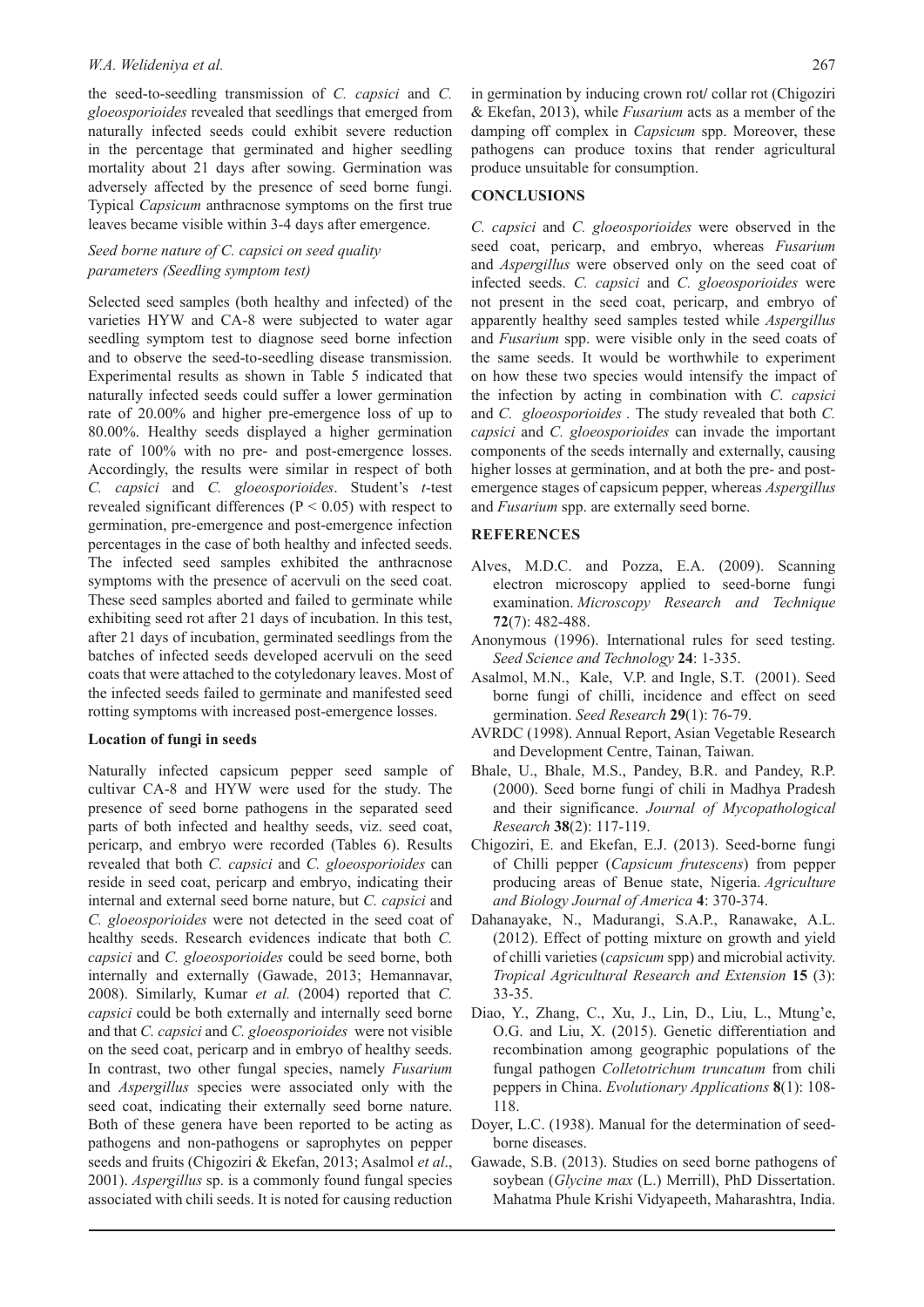- Hemannavar, V. (2008). Studies on seed borne aspects of anthracnose of chilli and its management, MSc dissertation, University of Agricultural Sciences, Dharwad, India.
- Hunupolagama, D.M., Chandrasekharan, N.V., Wijesundera, W.S.S., Kathriarachchi, H.S., Fernando, T.H.P.S. and Wijesundera, R.L.C. (2017). Unveiling members of *Colletotrichum acutatum* species complex causing Colletotrichum leaf disease of *Hevea brasiliensis* in Sri Lanka. *Current Microbiology* **74**(6): 747-756.
- Jayawardana, H.A.R.K., Weerahewa, H.L.D. and Saparamadu, M.D.J.S. (2015). Enhanced resistance to anthracnose disease in chili pepper (*Capsicum annuum* L.) by amendment of the nutrient solution with silicon. *The Journal of Horticultural Science and Biotechnology* **90**(5): 557-562.
- Kelaniyangoda, D.B., Salgadoe, A.S.A., Jayasekera, S.J.B.A. and Banda, R.G., 2011. Wilting of bell pepper (*Capsicum annuum* L.) causal organism isolation and a successful control approach. *Asian Journal of Plant Pathology* **5**:155-162.
- Khare, M.N. (1996). Methods to test seeds for associated fungi. *Indian Phytopathology* **49**: 319-328.
- Kumar, K., Singh, J. and Khare, A. (2004). Detection, location, transmission and management of\seed borne *Colletotrichum dematium* causing dieback and anthracnose in chili. *Farm Science Journal* **13**(2): 152- 153.
- Maden, S., Singh, D., Mathur, S.B. and Neergard, P. (1975). Detection and location of seed borne inoculum of *Ascochytarabei* and its transmission in chickpea. *Seed Science and Technology* **3**: 667-671.
- Mesta, R.K. (1996). Studies on fruit rot of chili caused by *Colletotrichum capsici*(Sydow.) Butler and Bisby.M.Sc.(Agri.) Thesis, University of Agricultural Sciences, Dharwad, India.
- Mongkolporn, O. and Taylor, P.W.J. (2018). Chili anthracnose: *Colletotrichum* taxonomy and pathogenicity. *Plant Pathology* **67**(6): 1255-1263.
- Nahar, M.M.S., Mushtaq, M. and Pathan, I.H. (2004). Seed- borne mycoflora of *Capsicum annuum* imported from India. *Pakistan Journal of Botany* **36**(1): 191-197.
- Nagaraja,O. and Krishnappa,M. (2006). Detection of seed borne nature *Cercospora guizoticola***,**
- location and its transmission in niger **[***Guizotia abyssinica* (L F). Cass]**.** *Journal of Plant Disease Sciences* **5**(1): 16- 22.
- Niaz, I. and Dawar, S. (2009). Detection of seed borne mycoflora in maize (*Zea mays* L.). *Pakistan Journal of Botany* **41**(1): 443-451.
- Padman, M. and Janardhana, G.R. (2012). Screening for inhibitory activities of essential oils on the growth of *Colletotrichum gloeosporioides* (Penz.) Penz. And Sacc., the causal agent of leaf spot disease of *Murrayakoenigii* L. *Archives of Phytopathology and Plant Protection* **45**(13): 1575-1581.
- Padman, M. and Janardhana, G.R. (2011). Occurrence and characterization of *Colletotrichum gloeosporioides*  isolated from *Murrayakoenigii. New York Science Journal* **4**(8): 70-76.
- Perane, R.R. and Joi, M.B. (1988). Studies on seed borne infection of fruit rot and dieback of chilies. *Journal of Maharashtra Agricultural University*  **13**: 231-232.
- Photita, W., Taylor, P.W.J., Ford, R., Hyde, K.D. and Lumyong, S. (2005). Morphological and molecular characterization of *Colletotrichum* species from herbaceous plants in Thailand. *Fungal Diversity* **18**: 117-133.
- Priyantha, M.G.D.L., Athukorala, A.R.J., Jayasinghe, J.A.V.J., Sato, M., and Takahashi, H. (2016). Seed borne pathogens associated with seed lots of major food crops of Sri Lanka. *Annals of Sri Lanka Department of Agriculture* **18**: 26-27.
- Rajapakse, R.G.A.S. and Ranasinghe, J.A.D.A.R. (2002). Development of variety screening method for anthracnose disease of chili (*Capsicum annuum* L.) under field conditions. *Tropical Agricultural Research and Extension* **5**(1-2): 7-11.
- Ranathunge, N.P., Mongkolporn, O., Ford, R. and Taylor, P.W.J. (2012). *Colletotrichum truncatum* Pathosystem on *Capsicum* spp: infection, colonization and defence mechanisms. *Australasian Plant Pathology* **41**(5): 463-473.
- Rathod, L.R.M.D., Jadhav, S.K., Mane, S.M., Muley, and Deshmukh, P.S. (2012). Seed borne mycoflora of legumes seeds. *International Journal of Advanced Biotechnology and Research* **3**(1):530- 532 Available at: http://www.bipublication.com.
- Sangchote, S. and Juangbhanich, P. (1984). Seed Transmission of *Colletotrichumcapsici* on Pepper (*Capsicum* spp.). *Kasetsart Journal: Natural Science* **18**(1): 7-13.
- Sangdee, A., Sachan, S. and Khankhum, S. (2011). Morphological, pathological and molecular variability of *Colletotrichum capsici* causing anthracnose of chili in the North-east of Thailand. *African Journal of Microbiology Research* **5**(25): 4368-4372 Available online at: http://www. academicjournals.org/AJMR
- Saxena, A., Raghuwanshi, R., Gupta, V.K. and Singh, H.B. (2016). Chilli anthracnose: The epidemiology and management. *Frontiers in Microbiology* **7**, No. 1527.
- Senanayake, D.M.J.B., Jayasinghe, J.E.A.R.M., Shilpi, S., Wasala, S.K. and Mandal, B. (2013). A new begomovirus–betasatellite complex is associated with chilli leaf curl disease in Sri Lanka. *Virus Genes* **46**(1): 128-139.
- Sharfun-Nahar, S.N., Mushtaq, M. and Pathan, I.H. (2004). Seed-borne mycoflora of *Capsicum annuum* imported from India. *Pakistan Journal of Botany* **36**(1): 191-198.
- Sharma, P.N., Kaur, M., Sharma, O.P., Sharma, P. and Pathania, A. (2005). Morphological, pathological and molecular variability in *Colletotrichum capsici*, the cause of fruit rot of chillies in the subtropical region of north‐western India. *Journal of Phytopathology* **153**(4): 232-237.
- Vinaya, H., Rao, M.S.L., Yashoda, H. and